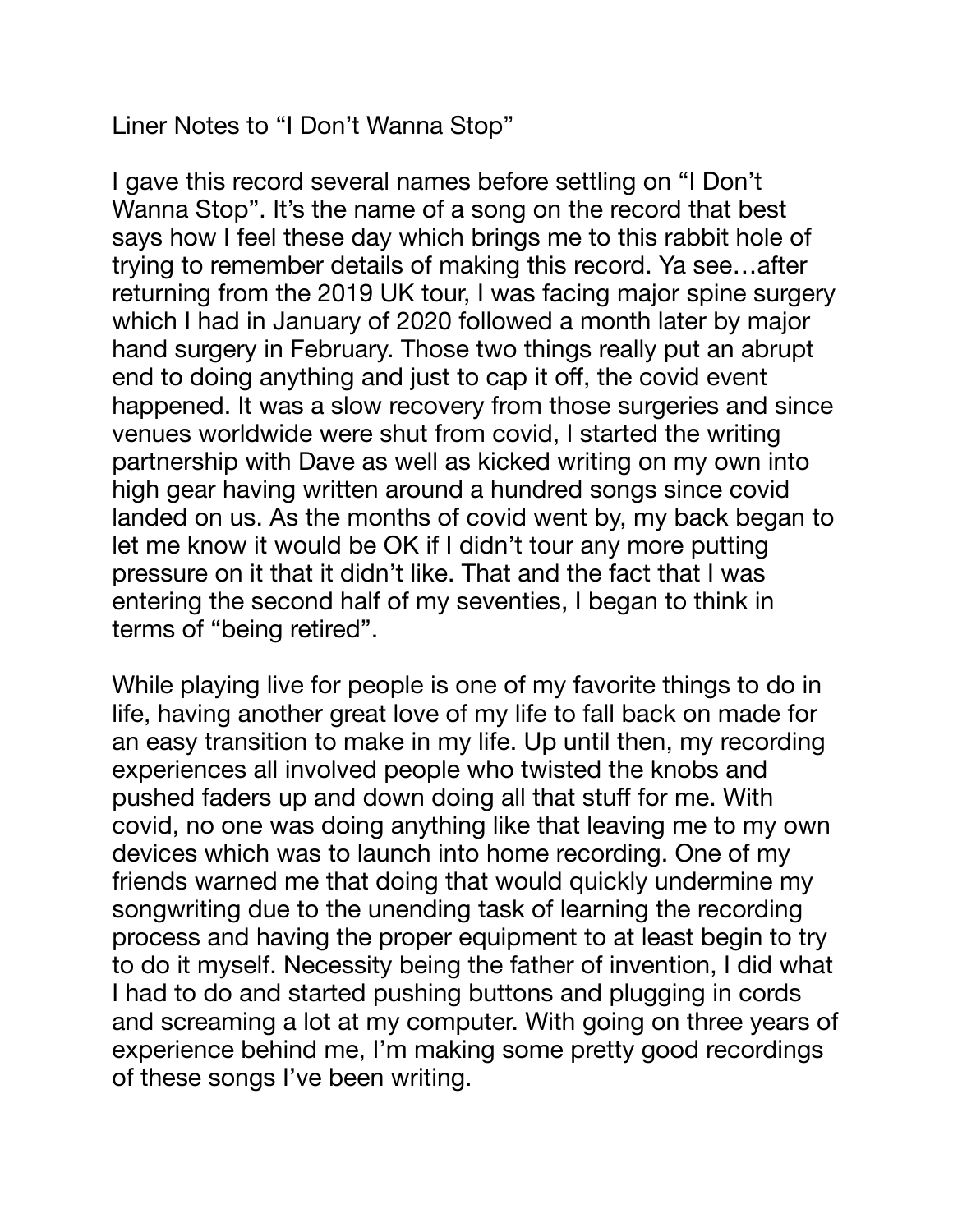Because the foundation of each song is the guitar/vocal or piano/ vocal I did after writing each song so I'd remember how it went. I was songs so fast, that I couldn't take time to set up the equipment properly for each new song so instead, I often recorded the guitar/vocal or piano/vocal on the same track making it hard later not having those basic parts separate.

Somewhere along that path, I came up with the plan to do a series of albums containing as many of the songs I'd written. I was really proud of my five-disc, boxed-set called 'Fifty Years" and could feel a multi-volume set the songs I'd been writing coming on. It's turning into a 6-7 or 8 volume set with this being the first release followed by a duet's album with some of my very favorite girl singers joining me followed by volumes with the other songs. Trouble is…I keep writing as I'm assembling the parts to already written songs and getting lost in the production of the new ones that come along. Hey it's not easy being me :-)

I've heard parts in my head forever but till now have never learned how play them myself in favor of getting "real" musicians to play 'em. With covid putting an end to live studio recording, it came down to me learning how to play my own parts, engineer those parts and assemble them into a mixed song. It's for those reasons that I originally named the multi-volume project "The Way They Were Written" with each individual volume having a name.

These songs represent SO many parts of my life and have a feel to 'em overall that I don't think any of my previous albums have. Most of the difference is due to what I learned writing with Dave Greaves and the DADGAD tuning I had tried to learn years ago but didn't. Dave guided me thru that learning curve not so much as teaching me what he knows but just imparting his knowledge from his heart and soul to mine kinda like ya transfer data from one computer to another. Ya have to have an interface that bridges the gap between computers. The interface Dave and I